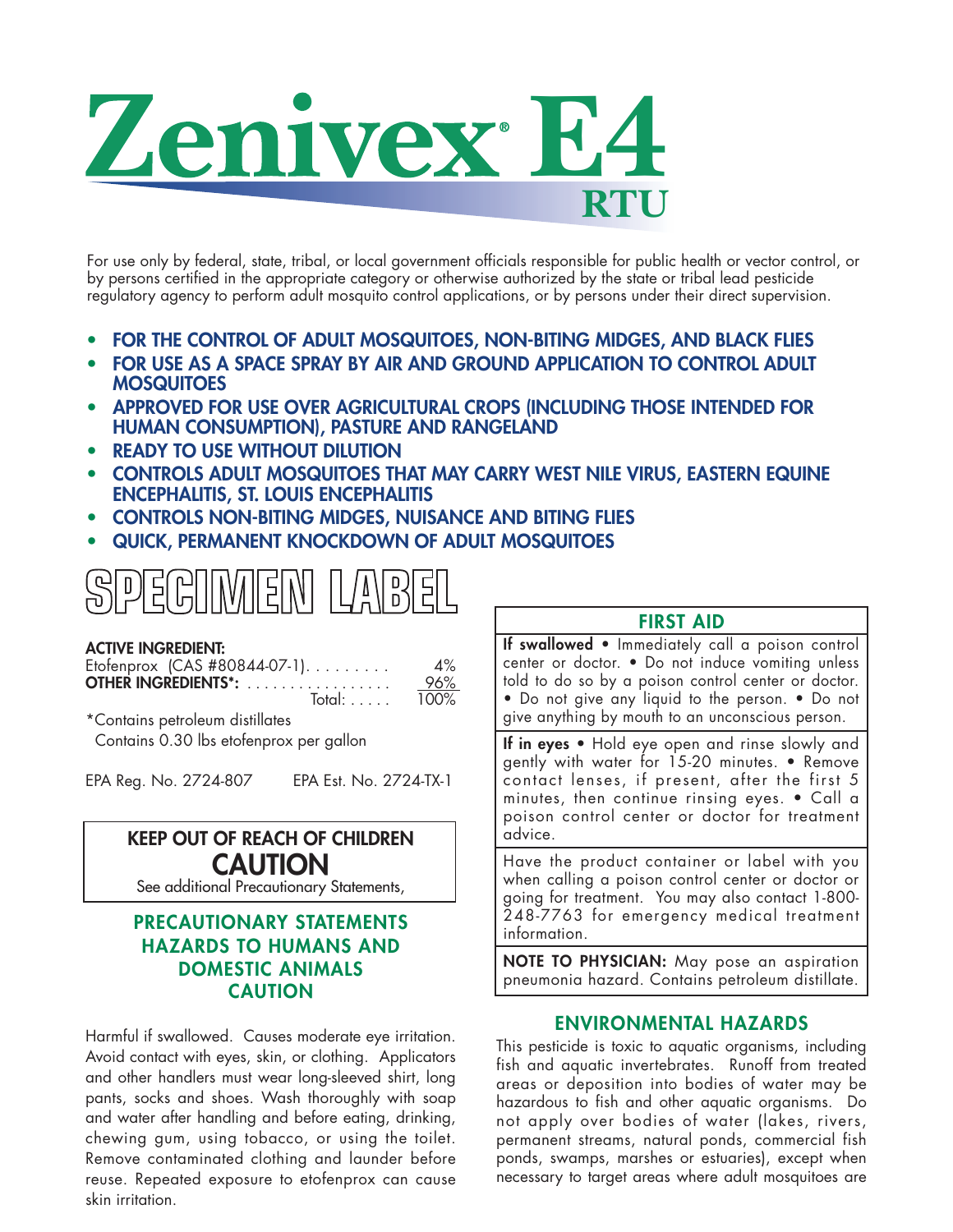present, and weather conditions will facilitate movement of applied material away from water in order to minimize incidental deposition into the water body. Do not contaminate bodies of water when disposing of equipment rinsate or washwaters.

This product is highly toxic to bees exposed to direct treatment on blooming crops or weeds. Time applications to provide the maximum possible interval between treatment and the next period of bee activity. Do not apply to blooming crops or weeds when bees are visiting the treatment area, except when applications are made to prevent or control a threat to public and/or animal health determined by a state, tribal, or local health or vector control agency on the basis of documented evidence of disease-causing agents in vector mosquitoes or the occurrence of mosquito-borne disease in animal or human populations, or if specifically approved by the state or tribe during a natural disaster recovery effort.

## **PHYSICAL/CHEMICAL HAZARDS**

Combustible. Do not use or store near heat or open flame.

## **DIRECTIONS FOR USE**

It is a violation of Federal law to use this product in a manner inconsistent with its labeling. **READ AND FOLLOW ALL LABEL DIRECTIONS.** Before making the first application of the season, it is advisable to consult with the state or tribal agency with primary responsibility for pesticide regulation to determine if other regulatory requirements exist.

#### **GENERAL**

**ZENIVEX® E4 RTU** is an effective insecticide used at low volumes to control adult mosquitoes, non-biting midges, biting and non-biting flies. Use **Zenivex® E4 RTU** undiluted as UltraLow Volume (ULV) for the control of pest species in or near residential, industrial, commercial, urban, recreational areas, woodlands, golf courses, and other areas where these pests are a problem. **Zenivex® E4 RTU** may be applied over agricultural areas prior to or following harvest for the control of adult mosquitoes within or adjacent to these areas. Apply **Zenivex® E4 RTU** aerially (both fixed and rotary aircraft) for low volume applications or through mist-blowers, backpack, and handheld sprayers for ground applications. **Zenivex® E4 RTU** will control mosquitoes and flies and can be used as part of a total integrated pest management program for controlling disease vectors. Apply **Zenivex® E4 RTU** at rates from 0.00175 to 0.0070 pounds of etofenprox per acre by ground ULV. Use this product undiluted only; do not mix with water. Apply when wind is **≥** 1 mph. Do not apply when wind speeds exceed 10 mph. A temperature inversion is preferable to keep the fog close to the ground and applications should be made when labeled insects are most active. Do not spray more than 0.18 lbs etofenprox per acre per site per year. Do not make more than 25 applications per site per year. More frequent treatments may be made to prevent or control a threat to public and/or animal health determined by a state, tribal, or local health or vector control agency on the basis of documented evidence of disease-causing agents in vector mosquitoes or the occurrence of mosquito-borne disease in animal or human populations, or if specifically approved by the state or tribe during a natural disaster recovery effort.

#### **GROUND APPLICATION**

Use a vehicle-mounted cold aerosol ULV sprayer to apply the product. Direct the spray equipment nozzle to provide even distribution of the product. For best results, apply perpendicular to the wind direction using a swath width of 300 ft. Spray equipment must be adjusted so that the volume median diameter (VMD) is between 10-30 microns (10 $\mu$   $\leq$  D<sub>v0.5</sub>  $\leq$  30 $\mu$ ) and that 90% of the spray is contained in droplets smaller than 50 microns  $(D<sub>v0.9</sub> < 50<sub>\mu</sub>)$ . Directions from the equipment manufacturer or vendor, pesticide registrant, or test facility using a laser-based measurement instrument must be used to adjust equipment to produce acceptable droplet size spectra. Application equipment must be tested at least annually to confirm that pressure at the nozzle and nozzle flow rate(s) are properly calibrated.

| <b>Application</b> | <b>Flow rates</b> |           |                      |
|--------------------|-------------------|-----------|----------------------|
| rate<br>pound A.I. | <b>Undiluted</b>  |           | <b>Vehicle Speed</b> |
| per acre           | Oz/Accre          | Oz/Minute |                      |
| 0.00175            |                   | 2.25      | 5                    |
|                    | 0.75              | 4.50      | 10                   |
|                    |                   | 7.00      | 15                   |
| 0.00350            |                   | 4.50      | 5                    |
|                    | 1.5               | 9.00      | 10                   |
|                    |                   | 13.50     | 15                   |
| 0.00700            | 3.0               | 9.00      | 5                    |
|                    |                   | 18.00     | 10                   |

The appropriate application rate can be achieved by using the following table. Refer to the following chart for examples.

Use the higher label rates when spraying areas where dense vegetation is present. Conduct applications when temperatures are between 50-95˚ F.

#### **Backpack Sprayer ULV Application**

Apply **Zenivex® E4 RTU** undiluted through non-thermal ULV backpack sprayer capable of applying the product in the 10 to 30 micron range. Apply product to the area as evenly as possible. Apply at the rate of 0.00175 to 0.0070 pounds etofenprox per acre.

#### **Urban ULV Mosquito Control Applications**

For control of resting or flying adult mosquitoes, biting flies and non-biting midges in areas such as utility tunnels, sewers, storm drains and catch basins, pipe chases, underground basements, underground passages, parking decks, crawl spaces or uninhabited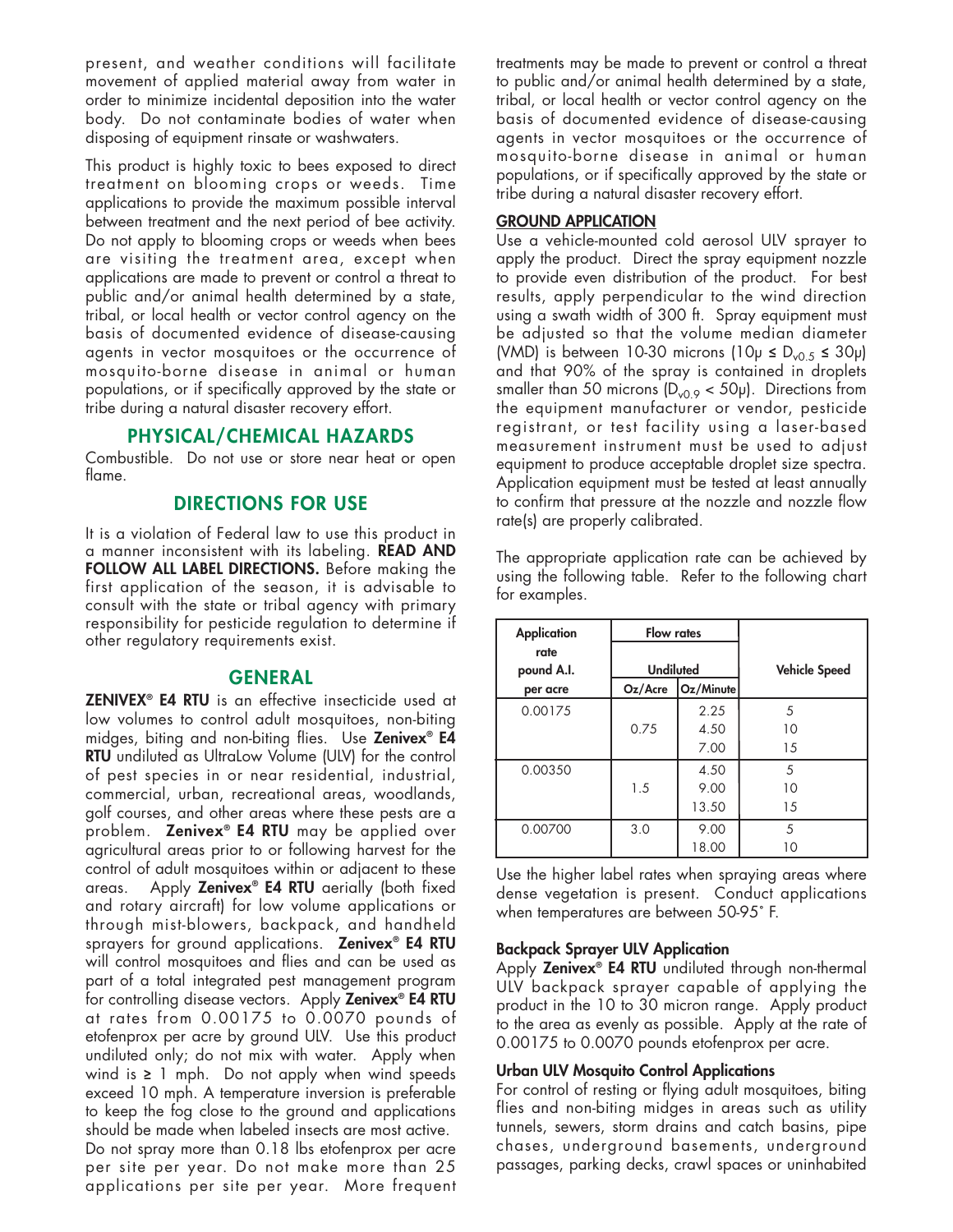buildings, apply **Zenivex® E4 RTU** using mechanical foggers, hand-held or truck-mounted ULV equipment, thermal foggers or other spray equipment suitable for this application. Apply **Zenivex® E4 RTU** at rates up to but not exceeding 0.0070 pounds of etofenprox per acre.

#### **Thermal Fogging Application**

Apply using a truck, dolly mounted, handheld, or other thermal fogging equipment. Following the equipment manufacturer's instructions, apply this product at a rate of 0.00175 to 0.0070 pounds etofenprox per acre. Direct fog to areas where mosquitoes and other pests are located. The volume median diameter (VMD) of droplets produced by thermal foggers is less than 60 microns  $(D_{v0.5} < 60 \mu)$  and 90% of the spray is contained in droplets smaller than 100 microns  $(D_{v0.9}$  $< 100 \mu$ ).

### **AERIAL APPLICATION**

Apply **Zenivex® E4 RTU** aerially, undiluted, by fixed wing or rotary aircraft. Apply at the rate of 0.00175 to 0.0070 pounds of etofenprox per acre. Apply using ULV equipped and capable aircraft. Spray equipment must be adjusted so that the volume median diameter (VMD) produced is less than 60 microns  $(D<sub>v0.5</sub> < 60)$  and that 90% of the spray is contained in droplets smaller than 100 microns  $(D_{v0.9} < 100 \mu)$ . The effects of flight speed and, for non-rotary nozzles, nozzle angle on the droplet size spectrum must be considered. Directions from the equipment manufacturer or vendor, pesticide registrant, or test facility using a wind tunnel and laser-based measurement instrument must be used to adjust equipment to produce acceptable droplet size spectra. Application equipment must be tested annually to confirm that pressure at the nozzle and nozzle flow rate(s) are properly calibrated. Do not apply **Zenivex® E4 RTU** at altitudes below 100 feet. Apply at altitudes from 100-300 feet. Apply when wind speed on the ground is **≥** 1 mph. Apply when labeled insects are most active. For best results, use Global Positioning System (GPS) equipped aircraft.

**IN FLORIDA**: Aerial applications of this product require trained personnel to perform industry accepted assays to monitor resistance formation In targeted mosquitoes.

#### **APPLICATIONS OVER CROPS OR TO AREAS FAVORING DRIFT OVER CROPS**

**Zenivex® E4 RTU** may be applied over crops (including row, tree, fruit, citrus, pasture and other areas where agricultural enterprises take place) or to areas, where drift over cropland could occur. **Zenivex® E4 RTU** can be applied to these areas by either ground or aerial application. Use label rates and follow directions for use as directed in this label. Applications over crops or where drift may occur over crops are limited to 4 applications per month to the same site but no more than two applications within a seven day interval. Do not apply more than 0.028 pounds of active ingredient per month to the same site within a month. Do not spray more than 0.18 lbs etofenprox per acre per site per year. Do not make more than 25 applications per site per year.

### **PESTICIDE STORAGE AND DISPOSAL**

Do not contaminate water, food, or feed by storage or disposal.

**S TORAGE AND S P I L L P ROCEDUR E S :** S t o r e upright at room temperature. Avoid exposure to extreme temperatures. In case of spill or leakage, soak up with an absorbent material such as sand, sawdust, earth, fuller's earth, etc. Dispose of with chemical waste.

**PESTICIDE DISPOSAL:** Wastes resulting from the use of this product must be disposed of on site or at an approved waste disposal facility.

**CONTAINER DISPOSAL : Refillable 30 Gallon Drums, 120 Gallon Mini-Tote and 275 Gallon Tote:** Refillable container. Refill this container with pesticide only. Do not reuse this container for any other purpose. Cleaning the container before final disposal is the responsibility of the person disposing of the container. Cleaning before refilling is the responsibility of the refiller. If not refilled, offer for recycling if available, or puncture and dispose of in a sanitary landfill, or by incineration. To clean the container before final disposal, triple rinse (or equivalent) promptly after emptying. Triple rinse as follows: Empty the remaining contents into application equipment or a mix tank. Fill the container ¼ full with mineral oil or other suitable oil diluents. Replace and tighten closures. Tip container on its side and roll it back and forth, ensuring at least one complete revolution, for 30 seconds. Stand the container on its end and tip it back and forth several times. Turn the container over onto its other end and tip it back and forth several times. Empty the rinsate into application equipment or a mix tank or store rinsate for later use or disposal. Repeat this procedure two more times. **Non-refillable 2.5 gallon container s : No n -r e fi l l a b l e c o n t a i n e r.** Tri p l e ri n s e ( o r equivalent), promptly after emptying. Triple rinse as follows: Empty the remaining contents into application equipment or mix tank and drain container for 10 seconds after the flow begins to drip. Fill the container ¼ full of with mineral oil or other suitable oil diluents and recap. Shake for 10 seconds. Pour rinsate into application equipment or a mix tank. Drain container for 10 seconds after the flow begins to drip. Repeat this procedure two more times. Once triple rinsed, recycle if available, or puncture and dispose of in a sanitary landfill, or by incineration.